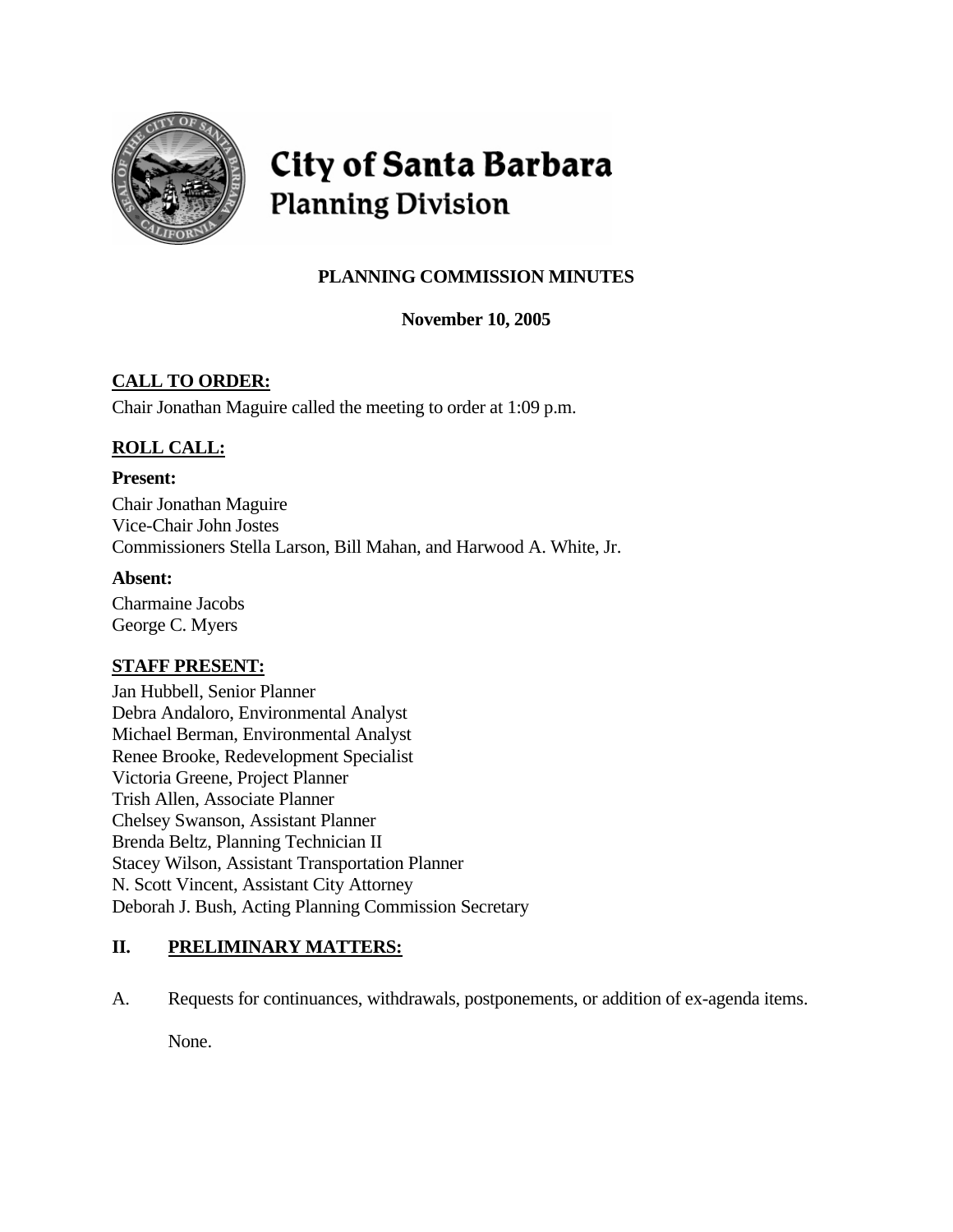B. Announcements and appeals.

Ms. Hubbell announced that the Planning Commission Secretary, Sherryll Bortman, has resigned.

The appeal for 210 Meigs Road has been rescheduled to January 24, 2006. Commissioners Jacobs and White will represent the Commission.

C. Comments from members of the public pertaining to items not on this agenda.

None.

### **III. CONSENT ITEMS:**

# **ACTUAL TIME: 1:11 P.M.**

# **A. APPLICATION OF ISAAC ROMERO, SUZANNE ELLEDGE PLANNING & PERMITTING SERVICES, INC., AGENT FOR DON ELCONIN (PROPERTY OWNER), 324-326 N. ALISOS STREET, 031-372-029, R-2, TWO-FAMILY RESIDENTIAL ZONE, GENERAL PLAN DESIGNATION: RESIDENTIAL, 12 UNITS/ACRE (MST2005-00081).**

The proposed project involves a request convert four existing detached residential units to four residential condominiums. The unit sizes range from 664 to 1051 square feet with one, threebedroom unit and three, two-bedroom units; there are two, two-car carports and five uncovered parking spaces on the 17,100 square foot lot. The property is served by a common driveway.

The discretionary applications required for this project are:

- 1. Tentative Subdivision Map for a one-lot subdivision for the conversion of four (4) residential units into condominium units (SBMC§27.07); and
- 2. Condominium Conversion Permit to convert four (4) residential units to four (4) condominium units (SBMC§28.88).

The Environmental Analyst has determined that the project is exempt from further environmental review pursuant to the California Environmental Quality Act Guidelines Section 15315 (minor land divisions) and Section 15303 (conversion of small structures).

Case Planner: Trish Allen, Associate Planner Email: [tallen@SantaBarbaraCa.gov](mailto:tallen@SantaBarbaraCa.gov)

Ms. Hubbell requested that the staff report be waived.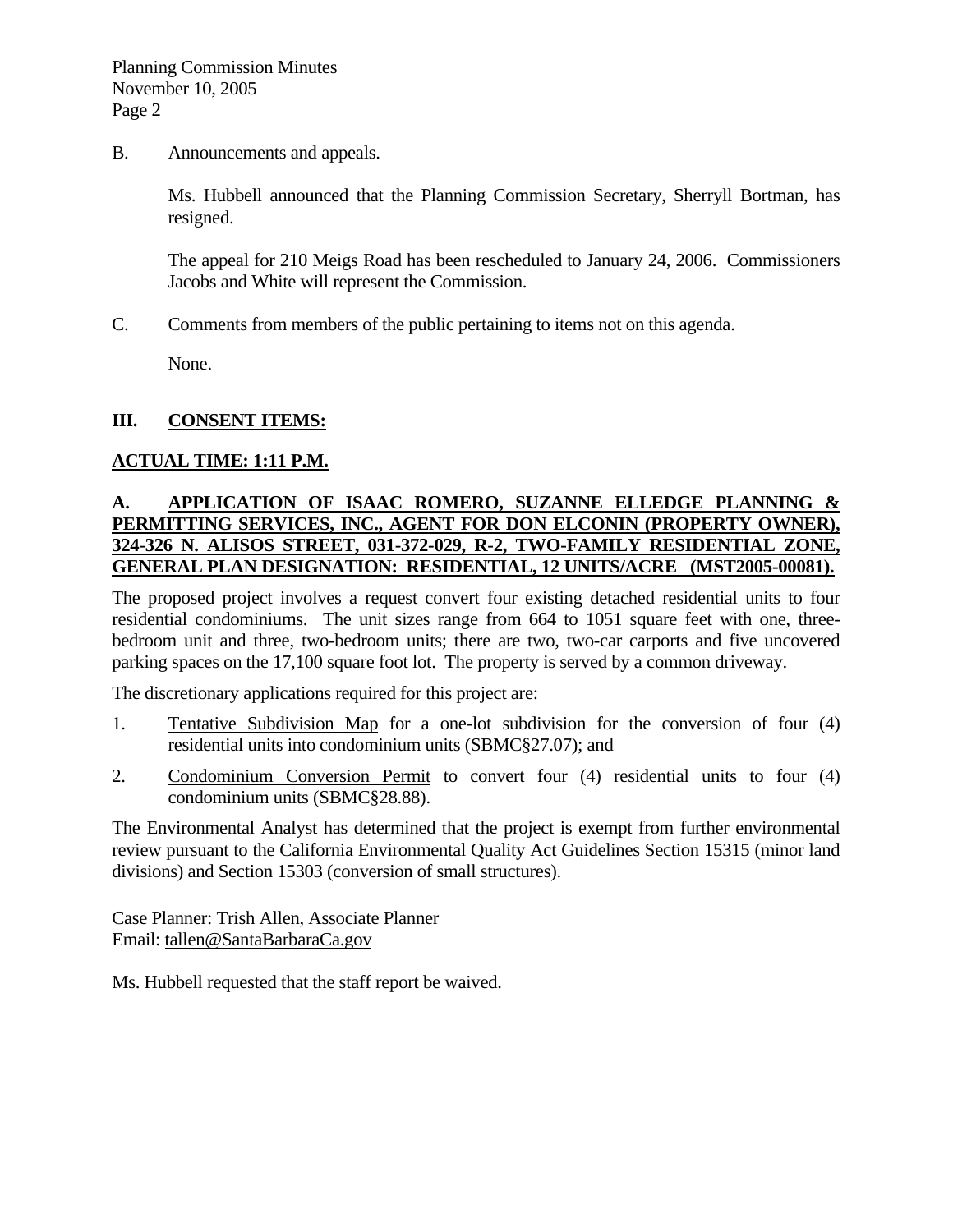### **MOTION: Mahan/Jostes**

Waive the Staff Report

This motion was carried by the following vote:

Ayes: 4 Noes: 0 Abstain: 0 Absent: 3 (Jacobs, Myers, White)

Issac Romero, Applicant, gave a brief presentation of the project.

Public comment opened at 1:13 p.m. and seeing no one wished to speak, it was closed.

Commissioner White arrived at 1:18 P.M.

Commissioner Jacobs arrived at 1:22 P.M

The Commission had the following comments and/or questions:

- 1. Asked about the concrete paving and questioned if it is permeable.
- 2. Suggested a ribbon driveway, which would be more appropriate to the bungalow style architecture.
- 3. Asked if the cobrahead streetlight located across the street could be changed to a more appropriate streetlight for the neighborhood.
- 4. Asked about pavement configuration of driveway.
- 5. Stated concern that the new legislation does not make it clear where a pedestrian is to walk.
- 6. Suggested patterns be included for a more "Paseo" type pedestrian feeling, since designated pathways are not permitted.
- 7. Stated a meeting was conducted with Staff and Counsel regarding underground utilities, which are listed in the conditions of approval.
- 8. Suggested the Condo Association not oppose the formation of an assessment district on that block to put utility wires underground and that this be a standard condition.
- 9. Stated pedestrian access on the site has a large amount of paving.
- 10. Stated support of the ribbon driveway.

In response to the Commission's questions and comments, Ms. Hubbell explained that the paving is semi-permeable; and the cobrahead streetlight is not in the scope of the project for replacement. Additionally, Ms. Hubbell clarified new State legislation as it affects the project and said that exact condition language is currently being crafted regarding materials and plantings to make driveway areas pedestrian friendly.

Mr. Vincent stated that there were previous conditions as the one proposed for the assessment district; however, the condition was removed intentionally, and to require such a condition would be unfair given that the cost on an assessment district to each property owner would not be known. Mr. Vincent suggested that the discussion be handled within the undergrounding process.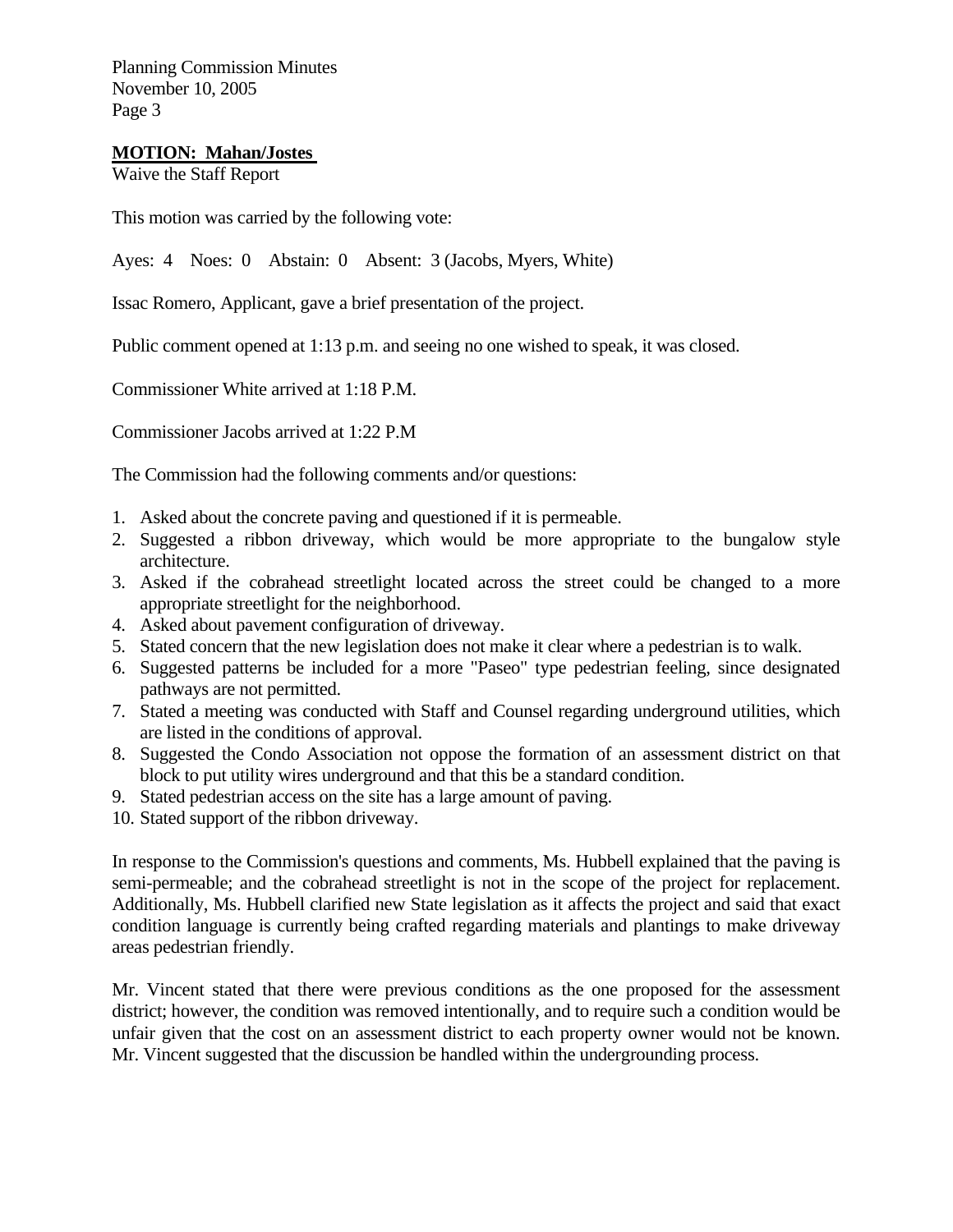# **MOTION: Mahan/Jostes Assigned Resolution No. 069-05**

Approve the project, tentative map, and condominium conversion, making the findings outlined in the Staff Report, with the conditions amended to include a requirement that the ribbon driveway will be installed up to where the first carport begins. After that, there will be permeable paving that will be patterned to have a "pedestrian" feeling, as approved by the Architectural Board of Review.

Mr. Romero addressed the ribbon driveway requirement by sharing concern that Staff has required drainage be rectified over public right-of-way by carrying water under the sidewalk via a new drain. A slot drain has been proposed at the mouth of the driveway, but slot drains tend to clog and the applicant would like to explore an alternative option, such as scoring or concrete staining.

This motion carried by the following vote:

Ayes: 5 Noes: 0 Abstain: 1 (Maguire) Absent: 1 (Myers)

Chair Maguire announced the ten calendar day appeal period.

# **ACTUAL TIME: 1:26 P.M.**

# **B. APPLICATION OF JEFF SHELTON, ARCHITECT FOR STEVE GOWLER (PROPERTY OWNER), 522 E. SOLA STREET, 029-091-006, R-2, TWO-FAMILY RESIDENTIAL ZONE, GENERAL PLAN DESIGNATION: RESIDENTIAL, 12 UNITS/ACRE (MST2005-00063)**

The project consists of a proposal to convert an existing single-family residence and a new unit currently under construction to two condominium units. The lot is currently developed with a threebedroom 1,444 square foot residence (Unit 1), which includes a permitted addition and attached two-car garage currently under construction. Newly proposed is the expansion of the addition to Unit 1 by 131 square feet. The second unit (Unit 2) is a two-story two-bedroom 1,560 square foot unit that is also currently under construction. Parking for this unit would be provided within a newly proposed one-car garage and one uncovered space. A Modification was previously granted to allow a portion of Unit 2's second story to encroach into the required open yard area. The discretionary applications required for this project are:

- 1. Tentative Subdivision Map for a one-lot subdivision for the conversion of two (2) residential units into condominium units (SBMC§27.07); and
- 2. Condominium Conversion Permit to convert two (2) residential units to two (2) condominium units (SBMC§28.88).

The Environmental Analyst has determined that the project is exempt from further environmental review pursuant to the California Environmental Quality Act Guidelines Section 15315 (minor land divisions) and Section 15303 (construction and conversion of small structures).

Case Planner: Chelsey Swanson, Assistant Planner. Email: [cswanson@santabarbaraca.gov](mailto:cswanson@santabarbaraca.gov)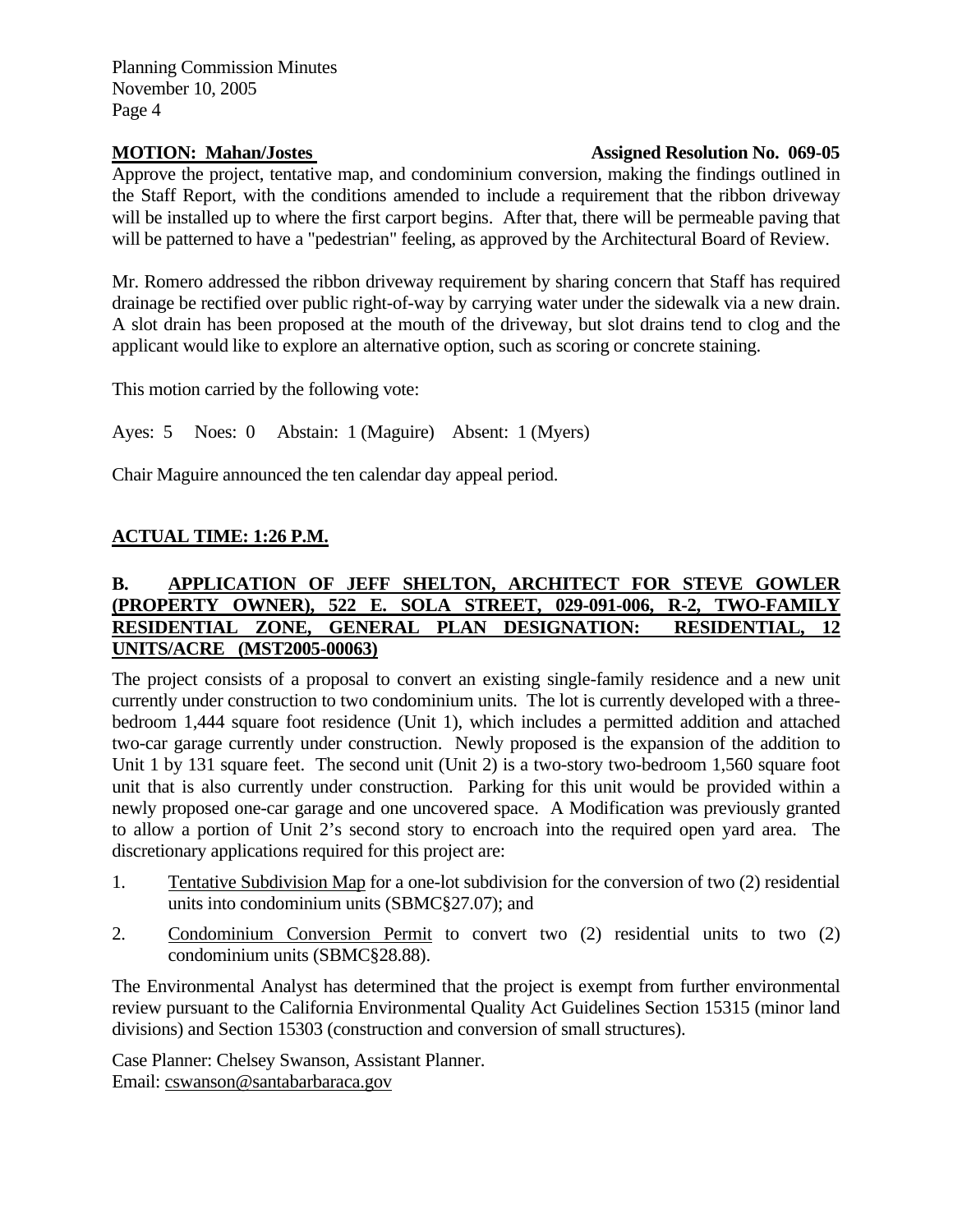### **MOTION: Mahan/Jostes**

Waive the Staff Report This motion carried by the following vote:

Ayes: 6 Noes: 0 Abstain: 0 Absent: 1 (Myers)

Jeff Shelton, Architect, did not make a presentation. but stated it was his understanding that the Architectural Board of Review would be reviewing the landscape plan.

Public comment was opened at 1:31 p.m. and, with no one wishing speak, it was closed.

The Commission had the following comments and/or questions:

- 1. Complimented the applicant on the model provided.
- 2. Requested more details of how the structures will be "softened" for the Architectural Board of Review.
- 3. Noted that the model has been used as an example of architectural variety and excellence in the Neighborhood Preservation Ordinance discussions.
- 4. Requested the Architectural Board of Review look at the back fence and large hedge that encumbers the property.
- 5. Asked the applicant provide a landscape plan and reduce the rear hedges to provide more light into windows of the rear unit.
- 6. Was generally in favor of the project.
- 7. Felt there is not sufficient pedestrian pathways and requested "pedestrian friendliness" be applied to the project.

Approval of the condominium development, the condominium conversion, and the tentative map, making the findings outlined in the Staff Report, with the condition that the applicant return to the Architectural Board of Review with a landscape plan showing details of the encroachment of the existing hedges, maintaining the brick ribbon drive and continuing with brick paving patterned in a way to provide a pedestrian friendly design.

This motion carried by the following vote:

Ayes: 5 Noes: 0 Abstain: 1 (Maguire) Absent: 1 (Myers)

Chair Maguire announced the ten calendar day appeal period.

### **MOTION: Mahan/Jacobs Assigned Resolution No. 070-05**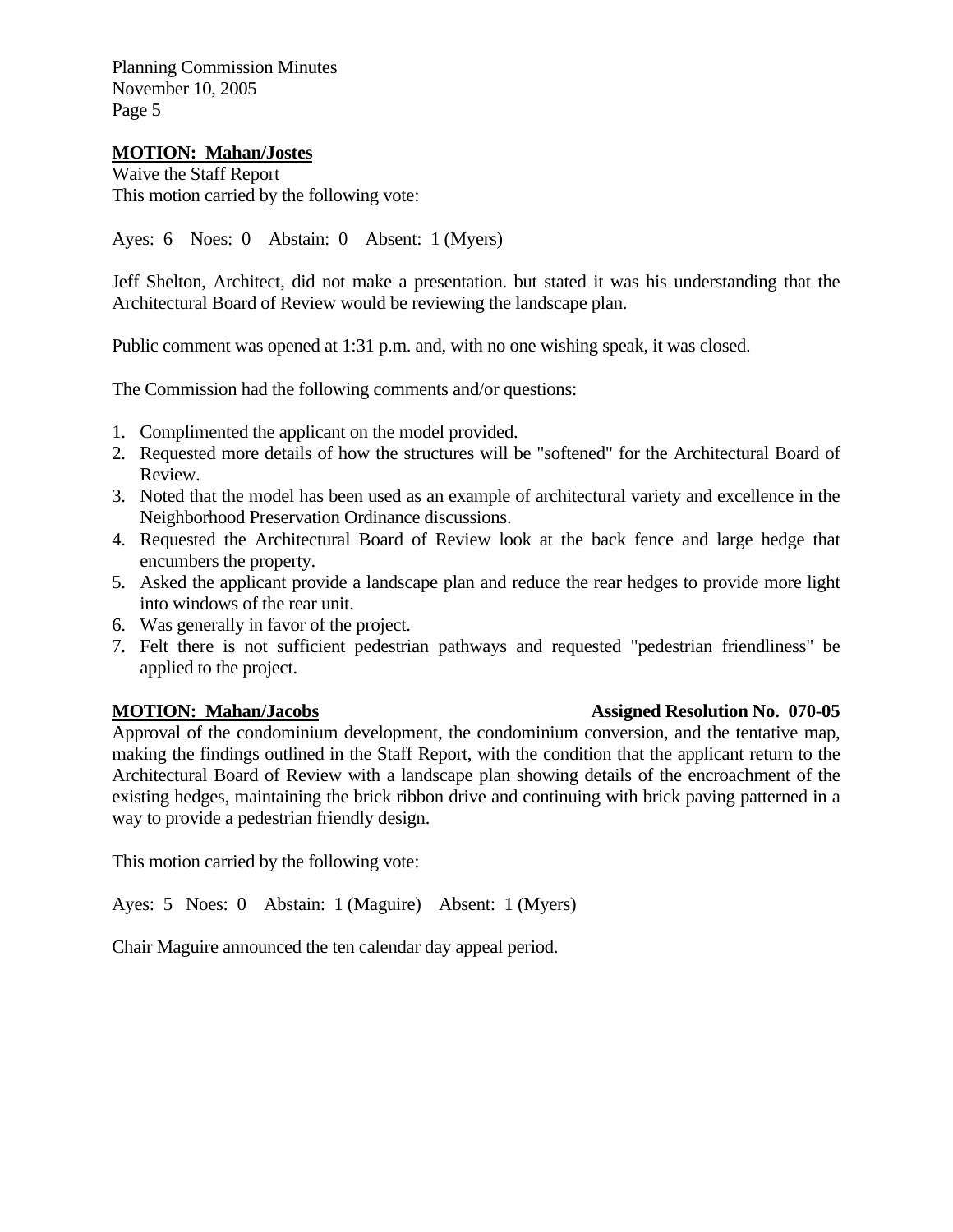# **ACTUAL TIME: 1:35 P.M.**

# **C. APPLICATION OF CHRISTOPHER MANSON-HING, ARCHITECT FOR TIMOTHY AND PEGGY ESCOBAR, PROPERTY OWNERS, 233 CORDOVA DRIVE, APN: 045-122-004, E-3/S-D-3 SINGLE-FAMILY RESIDENCE AND COASTAL OVERLAY ZONES, GENERAL PLAN DESIGNATION: RESIDENTIAL – 5 UNITS PER ACRE (MST2005-00473; CDP2005-00014).**

The project consists of a 1,210 square foot second-story addition to an existing 2,101 square foot single family residence with an attached two-car garage on an 8,627 square foot lot. The proposal includes remodeling the existing single-story residence. The project is located in the Non-Appealable jurisdiction of the Coastal Zone.

The discretionary applications required for this project are:

- 1. A Modification to allow encroachment into the required front yard setback in the E-3 Zone (SBMC §28.15.060.1);
- 2. A Modification to provide less than the required 1,250 square feet of open yard area in the E-3 Zone (SBMC §28.15.060.3);
- 3. Modifications to allow fences, walls, and hedges within the required front yard setback on Cordova Drive and Via Carisma and on either side of a driveway to exceed 3–½' in height in the E-3 Zone (SBMC §28.87.170); and
- 4. A Coastal Development Permit to allow the proposed development in the Non-Appealable jurisdiction of the City's Coastal Zone (SBMC §28.45.009).

The Environmental Analyst has determined that the project is exempt from further environmental review pursuant to the California Environmental Quality Guidelines Section 15301 (addition to an existing facility).

Case Planner: Brenda Beltz, Planning Technician II Email: bbeltz@santabarbaraca.gov

Ms. Hubbell requested that the Planning Commission waive the Staff Report.

### **MOTION: Mahan/Jostes**

Waive the Staff Report

This motion carried by the following vote:

Ayes: 6 Noes: 0 Abstain: 0 Absent: 1 (Meyers)

Christopher Manson-Hing, Architect, gave a brief overview of the project.

A letter was submitted by the following people in support of the project.

Ray O'Brien Joey & Elaina Capovilla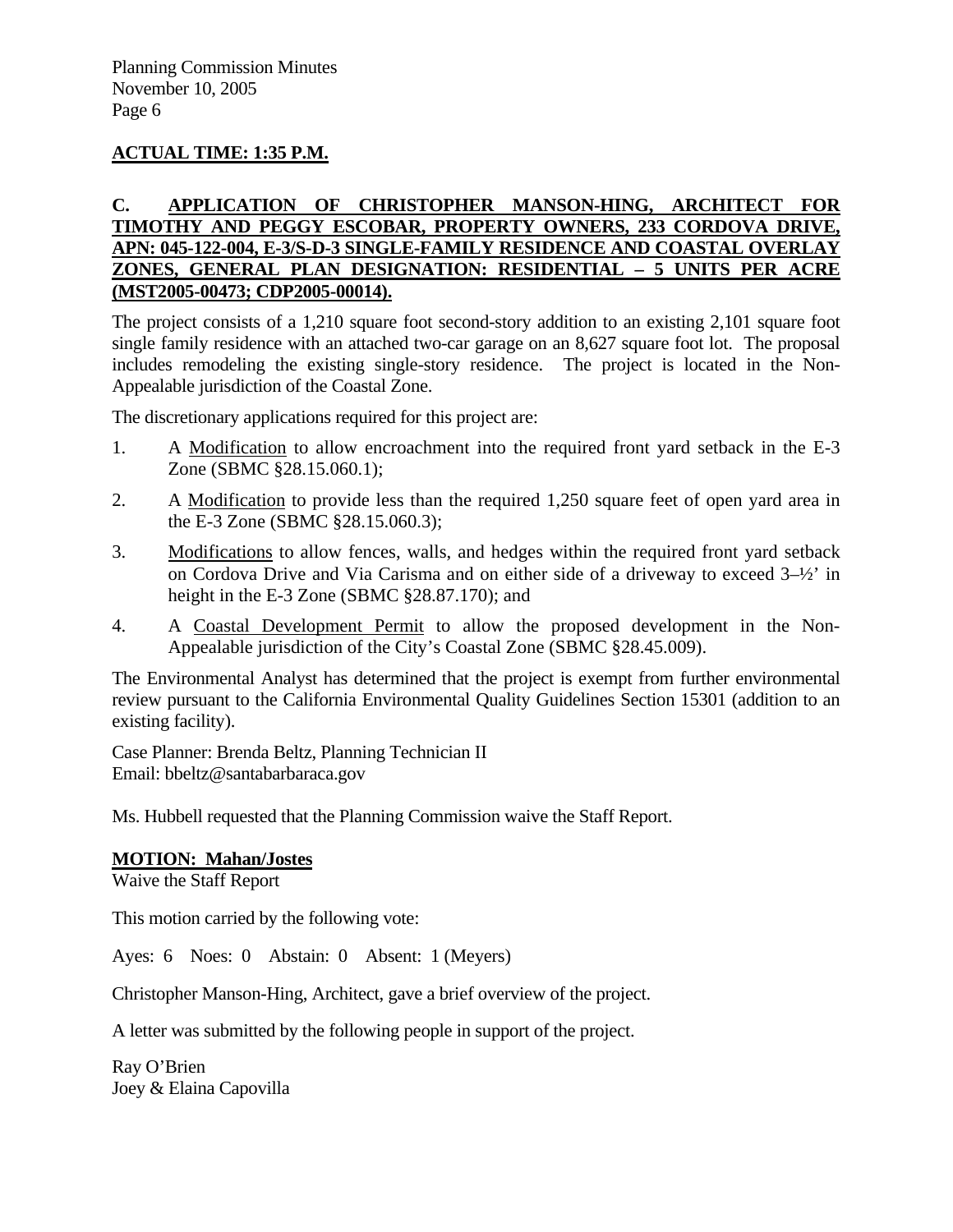Jason & Toni Mochi John Foster Ann & Craig Schott Bob Applegate Kirk Peacock Mareva Munier Elihu Gerirtz

The Commission had the following questions and/or comments:

- 1. Questioned the project description, which states a 1,210 square foot second story addition to an existing 2, 101 square foot single family residence.
- 2. Thought the project is compatible and a nice contrast to the development across the street.
- 3. Felt the project to be an improvement to the neighborhood.

Ms. Beltz clarified that the project is an 842 square foot second story addition and a 368 square foot first floor addition.

# **MOTION: White/Mahan Assigned Resolution No. 071-05**

Approve the three modifications and the Coastal Development Permit, making the findings as outlined in the Staff Report, subject to the Conditions of Approval outlined in Staff Report Exhibit A.

This motion carried by the following vote:

Ayes: 6 Noes: 0 Abstain: 0 Absent: 1 (Myers)

Chair Maguire announced the ten calendar day appeal period.

Chair Maquire announced he would step down on the following project and left at 1:41 p.m.; returned at 3:38 p.m.

# **IV. NEW ITEMS**

# **ACTUAL TIME: 1:41 P.M.**

# **A. APPLICATION OF GARCIA ARCHITECTS, INC., AGENT FOR SAN PASCUAL COTTAGES, INC., PROPERTY OWNERS, 1822 SAN PASCUAL STREET, APN 043-163- 013, R-3 LIMITED MULTIPLE-FAMILY RESIDENCE ZONE, GENERAL PLAN DESIGNATION: RESIDENTIAL, 12 UNITS PER ACRE (MST2004-00546).**

The proposed project involves demolition of an existing single family residence, an unpermitted unit, garage and shed, and the construction of seven new residential condominiums with fifteen covered parking spaces. Units would range in size from 698 to 1,198 square feet. Access would be provided by a driveway off of San Pascual Street.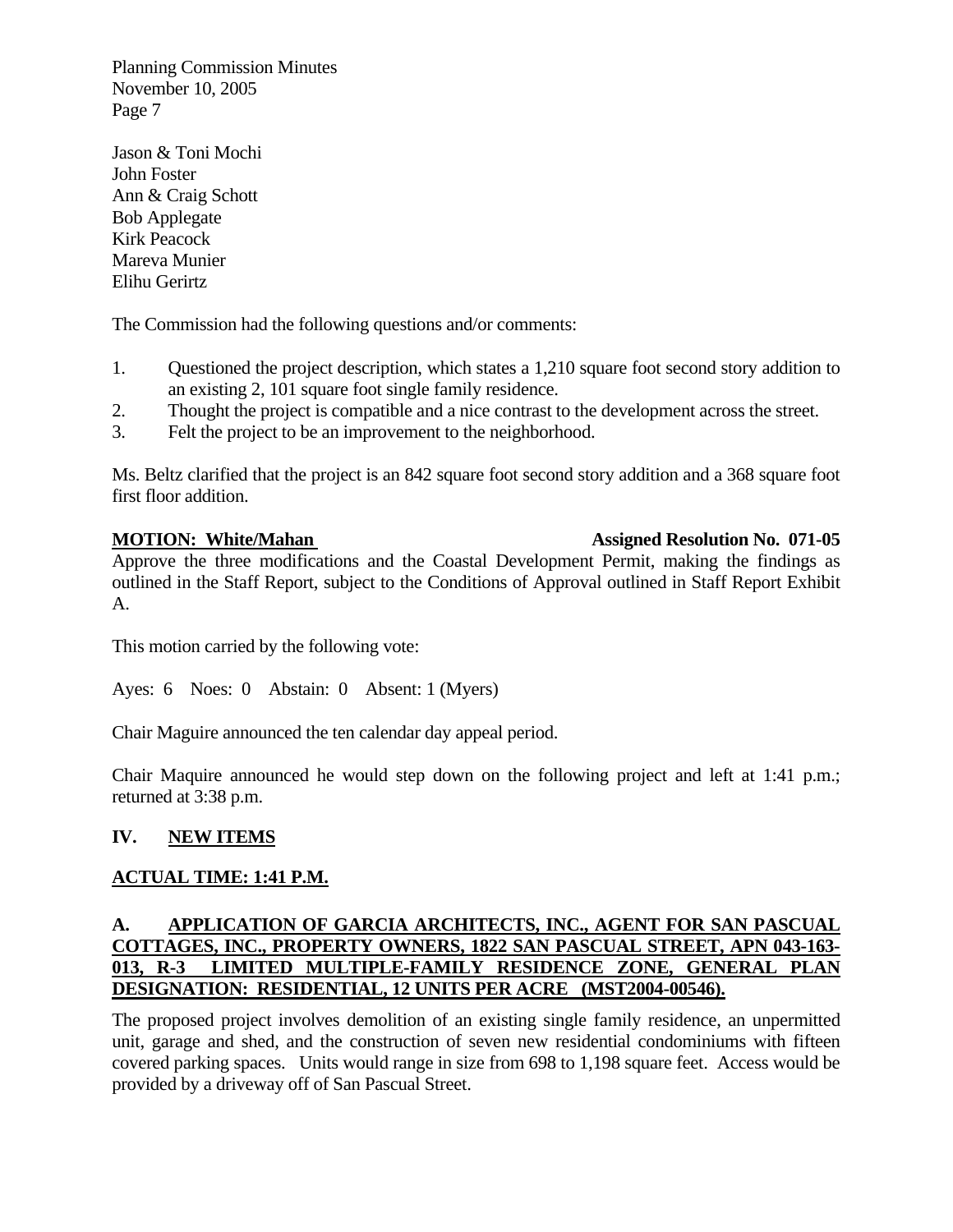The discretionary application required for this project is approval of a Tentative Subdivision Map pursuant to SBMC §27.07.

The Environmental Analyst has determined that the project is exempt from further environmental review pursuant to the California Environmental Quality Guidelines Section 15332, which provides for in-fill development projects in urban areas where it is determined that there will be no significant effects.

Case Planner: Victoria Greene, Project Planner Email: [VGreene@SantaBarbaraCa.gov](mailto:VGreene@SantaBarbaraCa.gov)

Victoria Greene gave a presentation of the project.

Gil Garcia, Architect, gave a history of the project.

Henry Lenny, Architect, gave an overview of the changes made to the project architecture.

John Blankenship, Managing Partner of San Pascual Cottages, gave a brief discussion regarding the project.

Public hearing opened at 2:02 p.m.

The following people spoke in opposition to the project:

Vince Semonsen: incompatible with neighborhood. Rod Edwards: size and density. Carolyn Rice: incompatible with neighborhood, precedent setting. Lynn Kosmechi: traffic. Char Allen (not present; statement read): size, traffic. Emalee Vincent: parking. Tim LaDouce: incompatibility with neighborhood, precedent setting, traffic. Kay Condron: size, traffic. Tony Fischer, Attorney representing Carolyn Rice: density. Shawn Bauman: density.

The following people spoke in support of the project:

Isaac Garrett Charles Butler Hazel Blankenship

With no one else wishing to speak, public comment closed at 2:35p.m.

Derrik Eichelberger addressed the resident's landscaping concerns.

The Commission had the following comments and/or questions: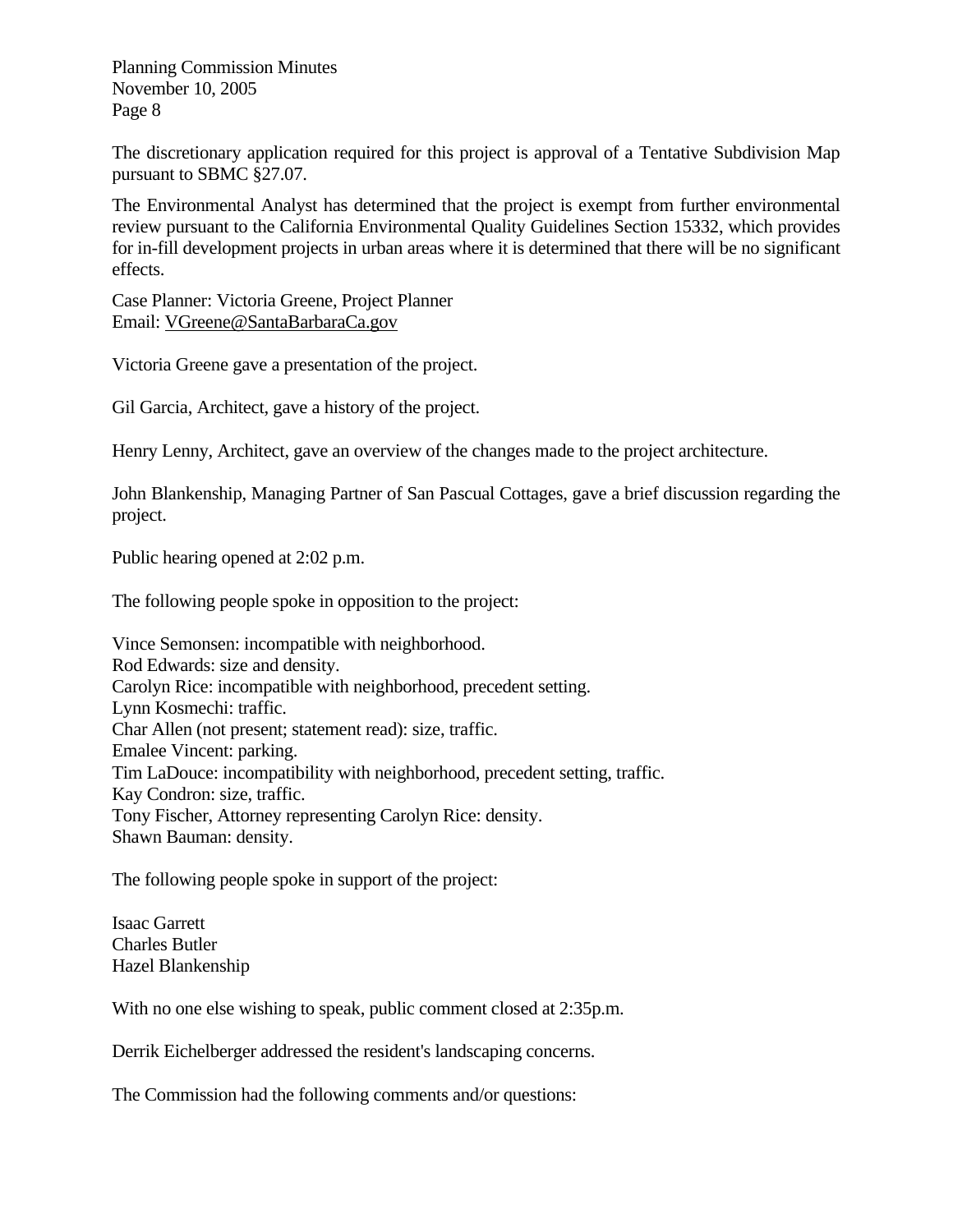- 1. Asked to see the area of the easement and the easement line.
- 2. Asked about the five-foot fencing.
- 3. Noted the need to find the project consistent with the principles of sound community planning and concerns about parking and mass relative to surrounding buildings. Noted that land values are pushing the number of units.
- 4. Noted conflict between solar panels and tree shadows
- 5. Noted improvement in the architectural style, character and scale of the project.
- 6. Issues have been addressed and variety of development in the area is a good trend.
- 7. Stated concern with compatibility of the proposed density with the neighborhood with respect to traffic capacity, resources and lack of parks in the neighborhood.
- 8. Construction plans should specify highest quality materials and landscaping.
- 9. Questioned potential to put a unit over the carport and expand the open space area or move a building forward.
- 10. Revised project does a good job of responding to concerns. Would like to see more open space.
- 11. Concerned about emergency vehicle access due to Mission Street/Highway 101 congestion.
- 12. Is very pleased with the communication between the neighbors and the developer.
- 13. Pleased that the fence is considerate to the neighbor and allows for air circulation and some light.
- 14. Requested a list of the trees.
- 15. Thought the introduction of the density in the R-3 is successful.
- 16. Supported adding solar to the roofs.
- 17. Thought if reduced to six units, it would not create additional open space and stated one less unit is insignificant to the impact to the neighborhood.
- 18. Thought the project a "clean" project, in terms of the overall fitting into the density and setbacks, height limitations and all parameters.

Approve the Tentative map, Subdivision Map, as revised, making the findings outlined in the Staff Report and subject to the Conditions of Approval amended as follows: 1) The architecture shall use the highest quality decorative wrought iron and heavy Mexican quality all as approved by the Architectural Board of Review. 2) Install solar panels on the flat roofs as is feasible. 3) The trees shall be 24-36 inch box trees. 4) The southeast fence line shall not be greater than six feet, board on board, with approval by the Architectural Board of Review and consultation with the neighbor.

This motion carried by the following vote:

Ayes: 3 Noes: 2 (White/Jacobs) Abstain: 1 (Maguire) Absent: 1 (Myers)

Vice-Chair Jostes announced the ten calendar day appeal period.

The Commission recessed from 3:10 p.m. until 3:38 p.m.

# **MOTION: Mahan/Larson Mathematic Contract Assigned Resolution No. 072-05**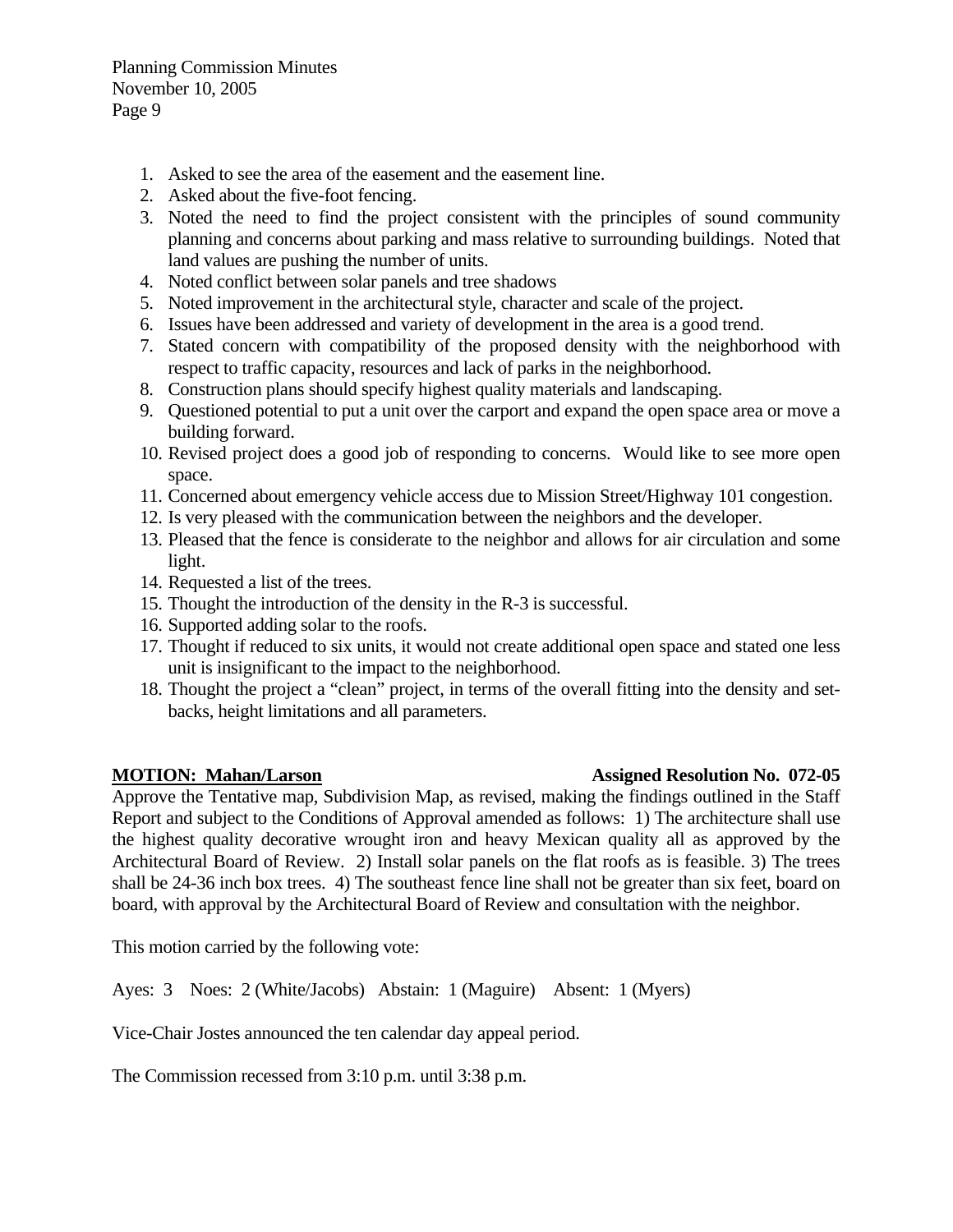Commissioner Jostes left at 3:10 p.m.

# **APPROXIMATE TIME: 3:30 P.M.**

# **B. APPLICATION OF JEFF SHELTON (ARCHITECT), AGENT FOR LEON OLSON AND CARLO SARMIENTO (PROPERTY OWNER), 523 - 531 CHAPALA STREET, APNS 037-163-004 AND 037-163-021, C-2 (COMMERCIAL) ZONE, GENERAL PLAN DESIGNATION: GENERAL COMMERCE (MST2004-00854).**

The project involves demolition of two existing office buildings on the site and construction of a three-story mixed-use building, containing 2,552 square feet of commercial space and seven residential condominiums, ranging from 1,980 to 3,157 square feet. A 13-space parking garage at the ground level is also proposed. The discretionary applications required for this project are:

- 1. A Modification to allow the required 10% open space area to be located on the second level of the development (SBMC §28.21.080.6);
- 2. A Development Plan to allow the construction of 2,552 square feet of nonresidential development (SBMC §28.87.300); and
- 3. A Tentative Subdivision Map for a one-lot subdivision to create seven residential and two commercial condominium units (SBMC§27.07 and 27.13).

The Environmental Analyst has determined that the project is exempt from further environmental review pursuant to the California Environmental Quality Guidelines Sections 15304 (Minor Alterations to Land) and 15332 (In-fill Development Projects).

Case Planner: Renee Brooke, Redevelopment Specialist Email: [rbrooke@SantaBarbaraCa.gov](mailto:rbrooke@SantaBarbaraCa.gov)

Renee Brooke, case planner, gave a brief presentation of the project.

Jeff Shelton, Architect, provided a brief presentation of the project.

Leon Olson, Owner, provided an overview of the project.

Public comment opened at 3:59 p.m.

The following people spoke in opposition to the project:

Susie Thompson: parking. Kenneth Kahre: views, parking, drainage. Barbara Primeau: parking. Wanda Livernois: incompatibility with neighborhood. Tony Vassallo: parking, drainage.

Robert Livernois: alley maintenance. Mary Robles: parking.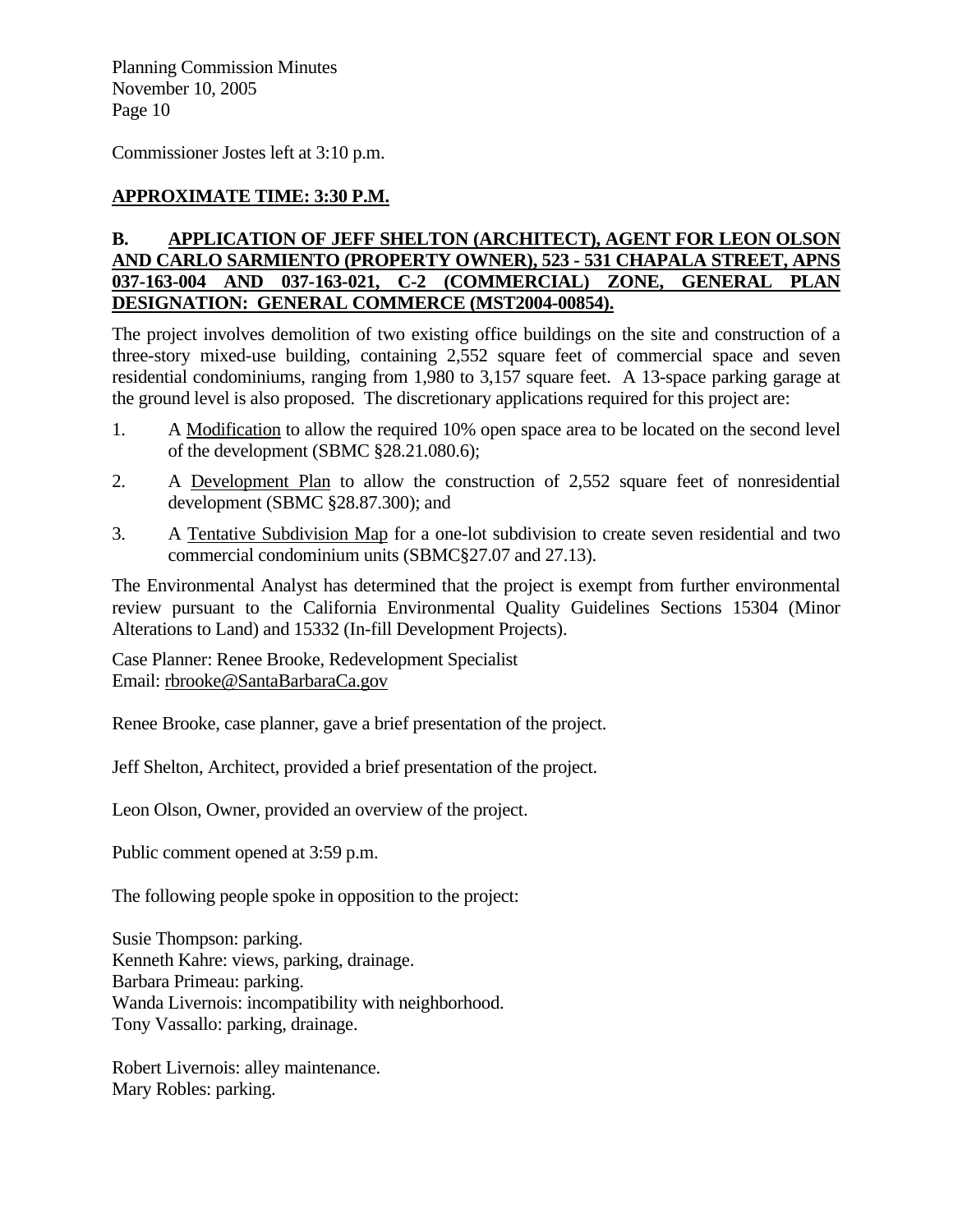George Ogle: general opposition.

Public comment closed at 4:19 p.m.

The Commission had the following comments and/or questions:

- 1. Questioned the Historic Landmarks Commission minutes in relation to Brinkerhoff Avenue and requested clarification.
- 2. Asked about the number of parking stalls proposed.
- 3. Questioned the plans for the alley.
- 4. Asked if applicants get involved in street work.
- 5. Asked if the Peikert project to the South has come before the Planning Commission, yet.
- 6. Asked if Public Works ever requests In-Lieu fees for work in the public right-of-way.
- 7. Questioned if Public Works oversees lighting and drainage.
- 8. Asked about undergrounding utilities.
- 9. Stated the building is well articulated, is beautiful inside and out, and expressed appreciation to the Applicant and Developer.
- 10. Asked if the proposal is at maximum density.
- 11. Asked if the project is in a Parking Zone of Benefit.
- 12. Asked if this will be an opportunity for an Assessment District to underground utility poles.
- 13. Expressed concern with the land use and the use of too much ground for parking instead of underground parking.
- 14. Thought the living units too large.
- 15. Thought the plate heights too high.
- 16. Thought the alley a concern and careful consideration is needed in order to improve the appearance and asked what the project can do to contribute to any improvements.
- 17. Stated that parking in the area is a problem but, thought the project will provide ample parking.
- 18. Inquired into the occupancy of one of the living spaces.
- 19. Was concerned with the size of the units and thought the building could be smaller.
- 20. Requested clarification and background of the residential parking permit program.
- 21. Addressed the drainage issue and thought the alley would need grading.
- 22. Asked how the project relates to the Chapala Street, Streetscape Design Guidelines.
- 23. Thought the one parking space per unit requirement a positive aspect of the project.
- 24. Could support the restriction to not allow participation in the parking permit program.
- 25. Thought the project a positive addition to Chapala Street.
- 26. Asked if the one parking stall per unit is a minimum requirement.
- 27. Reminded the Commission that four of the condominiums are custom units.
- 28. Thought below grade parking a space saving idea but, may not be feasible.
- 29. Thought the project too tall, concerned with 13'6" plate height on  $2<sup>nd</sup>$  floor.
- 30. Stated there is no relationship to the scale of the project and Brinkerhoff Avenue.
- 31. Stated the third floor has a ten foot plate height and suggested the Historic Landmarks Commission consider "softening" the horizontal levels and the floor-to-floor heights.
- 32. Thought that below grade parking downtown is a positive step in the right direction.
- 33. Suggested a condition to restrict on-street parking for owners/tenants of the project.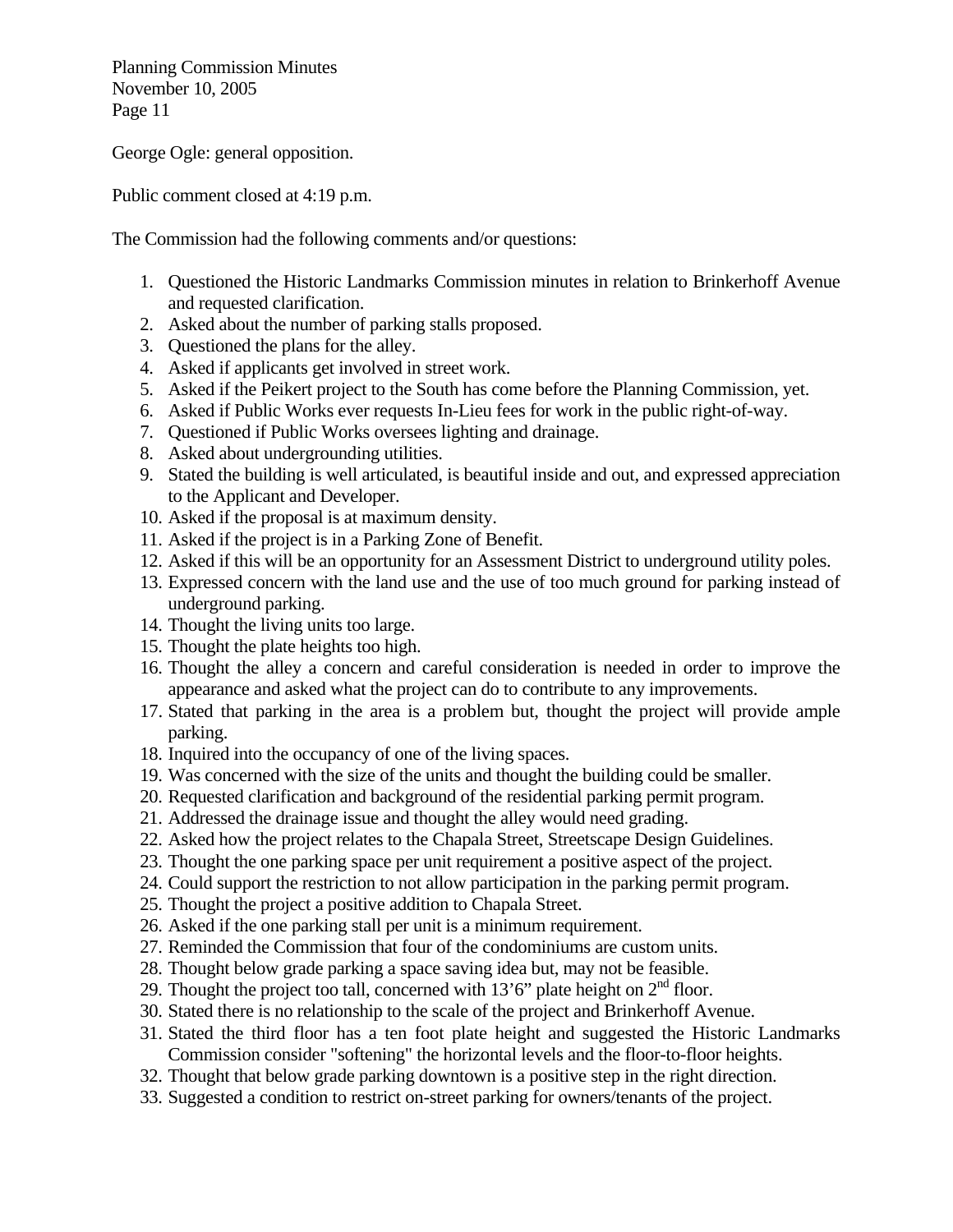- 34. Requested a condition to have appropriate lighting on the building itself to light the alley instead of street lights.
- 35. Could support the 19 parking stalls.
- 36. Requested the Historic Landmarks Commission review the pedestrian amenities.
- 37. Thought the project does not provide sufficient designated affordable housing.
- 38. Is not satisfied with the alley concept and thought the back alley could be a beautiful "European" alley, and the developers could work together to achieve this concept.
- 39. Asked about the storage units and location of trash enclosures.

In response to the Commission's questions and comments, Ms. Hubbell gave an overview of the Brinkerhoff Avenue Landmark District rules and regulations and the Residential Permit Parking Program.

Commissioner Jacobs left at 4:32p.m.

Loree Cole, Public Works Department, clarified that the alley is a public alley and it would be paved all at once and stated the lighting for the project has not been discussed. Undergrounding of utilities is difficult when there is a transmission line. One of the poles will be undergrounded. The Streets Division will pave the street.

### **MOTION: Mahan/Larson**

Approve the project, the Development Plan, Tentative Map, new condominium development, making the findings in the Staff Report with the following additional conditions: 1) All future owners, tenants, residents, and employees of the project shall be prohibited from purchasing residential parking permits. 2) Lighting provided to the alley shall be placed on the building itself. 3) The Historic Landmarks Commission is to study reduced floor heights to mitigate the height of the building as it approaches Brinkerhoff, and pedestrian amenities on Chapala Street consistent with Chapala Street Guidelines.

This motion failed by the following vote:

Ayes: 2 Noes: 2 (White/Maguire) Abstain: 0 Absent: 3 (Jacobs, Jostes, and Myers)

Mr. White voted no because the large size of the units do not meet the intent of R-3 zone.

### **Motion Withdrawn.**

### **AMENDED MOTION: Mahan/Larson**

Continued indefinitely with the comment that the applicant and Staff are to consider removing 800 square feet of living space or converting 800 square feet and turn into an affordable one-bedroom unit.

Ayes: 4 Noes: 0 Abstain: 0 Absent: 3 (Jacobs, Jostes, and Myers)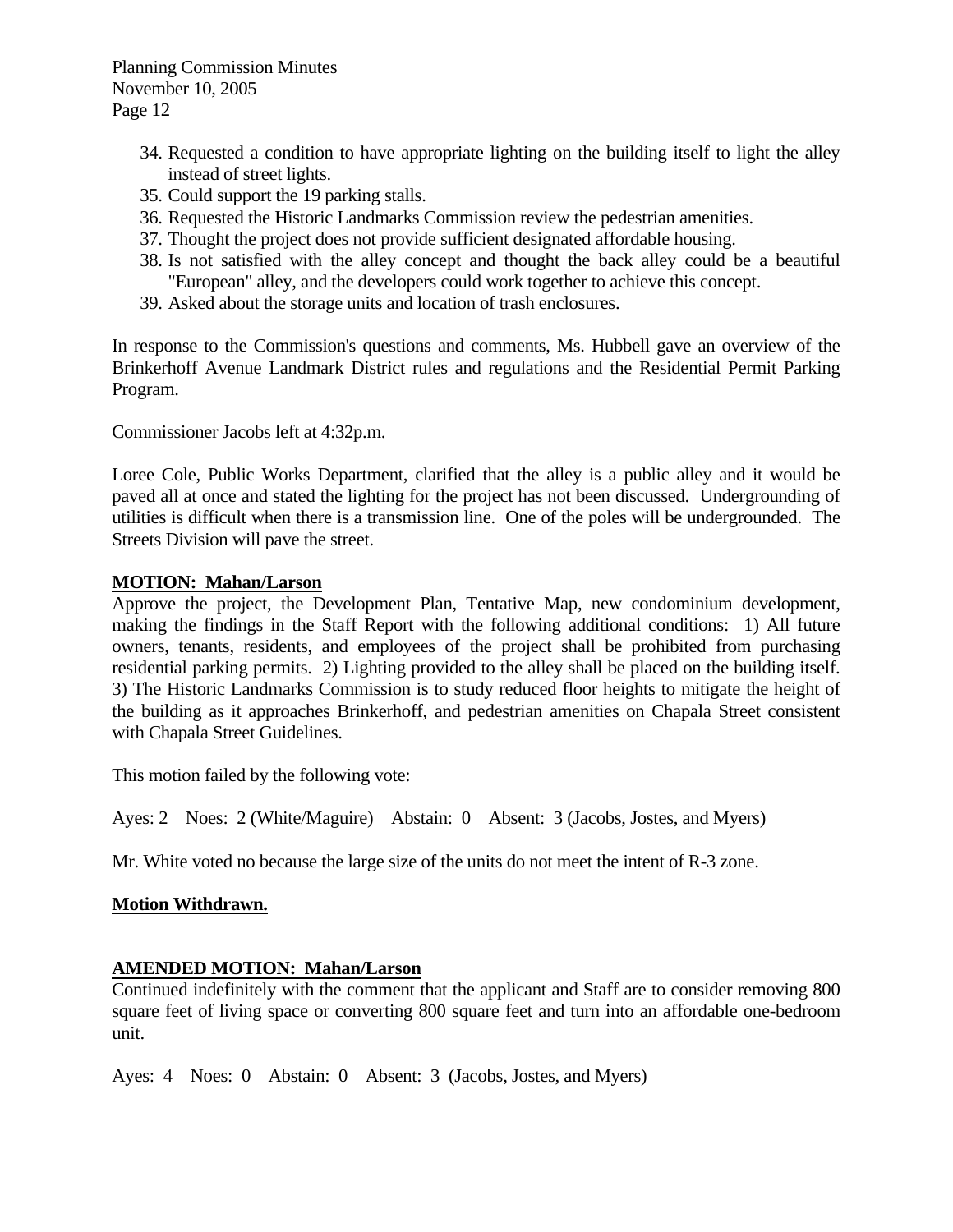The Commission recessed from 5:35 p.m. until 5:43 p.m.

# **APPROXIMATE TIME: 5:43 P.M.**

# **C. APPLICATION OF ANNA BOSIN (ENGINEER), AGENT FOR CITY OF SANTA BARBARA (PROPERTY OWNER), APNS 047-010-009, 049, 047-140-005, AND 047-093- 004 ,COUNTY ZONING: 8-R-1 8000 SF LOT MIN., RR-5 ACRE MIN LOT SIZE ZONES, GENERAL PLAN DESIGNATION: COUNTY GENERAL PLAN: RESIDENTIAL 4 DWELLING UNITS PER ACRE, RESIDENTIAL 1 DWELLING UNIT PER ACRE, RECREATION OPEN SPACE (MST2005-00208/CDP2005-00012)**

The proposed project involves annexation of approximately 167.9 Acres of County land including CALTANS right-of way and the relinquishment of control of portions of State Route 225 from CALTRANS to the City of Santa Barbara. The discretionary applications required for this project are:

- 1. A Local Coastal Plan Amendment to extend the S-D-3 Coastal Overlay Zone to include portions of property currently within the County Coastal Zone in the City's Coastal Zone (SBMC §28.45.009);
- 2. A General Plan Land Use Map Amendment to designate APN 047-010-009 and 047-140- 005 (6.39 acres total) as Recreation and Open Space/open space/Buffer/Stream; APN 047- 010-049 (130.3 acres) Recreation and Open Space/Community Park; APN 047-093-004 (1.56 acres) as Residential, One Dwelling Unit Per Acre/Buffer Stream; a 6.1 acre CALTRANS right-of-way parcel as Residential 4 du/ac/Buffer/Stream; and a 23.5 acre CALTRANS right-of-way parcel as Recreation and Open Space/Community Park/Buffer/Stream;
- 3. A Zoning Map Amendment to zone APN 047-010-049 and 047-010-009 and CALTRANS right-of-way Park and Recreation (Undeveloped Park)/Coastal Overlay Zone(PR/S-D-3); APN 047-093-004 as Single Family Residence One Acre Minimum Lot Size/Coastal Overlay Zone (A-1/S-D-3), 047-140-005 Park Recreation (Open space)/S-D-3 (PR/S-D-3); and a 6.1 acre CALTRANS right-of-way parcel as Single Family Residence, 15,000 square foot minimum lot size (E-1);
- 4. Annexation of approximately 167.9 acres to the City of Santa Barbara; and,
- 5. Relinquishment of control of SR 225 from Castillo Street at Highway 101 to Las Positas Road at Highway 101 from CALTRANS to the City.

The Environmental Analyst has determined that the project is exempt from further environmental review pursuant to the California Environmental Quality Guidelines Section §15319 (a) and (b) Annexation of existing facilities and lots for exempt facilities.

Case Planner: Michael Berman, Project Planner Email: [mberman@SantaBarbaraCa.gov](mailto:mberman@SantaBarbaraCa.gov)

Michael Berman, Project Planner, gave a brief presentation of the project.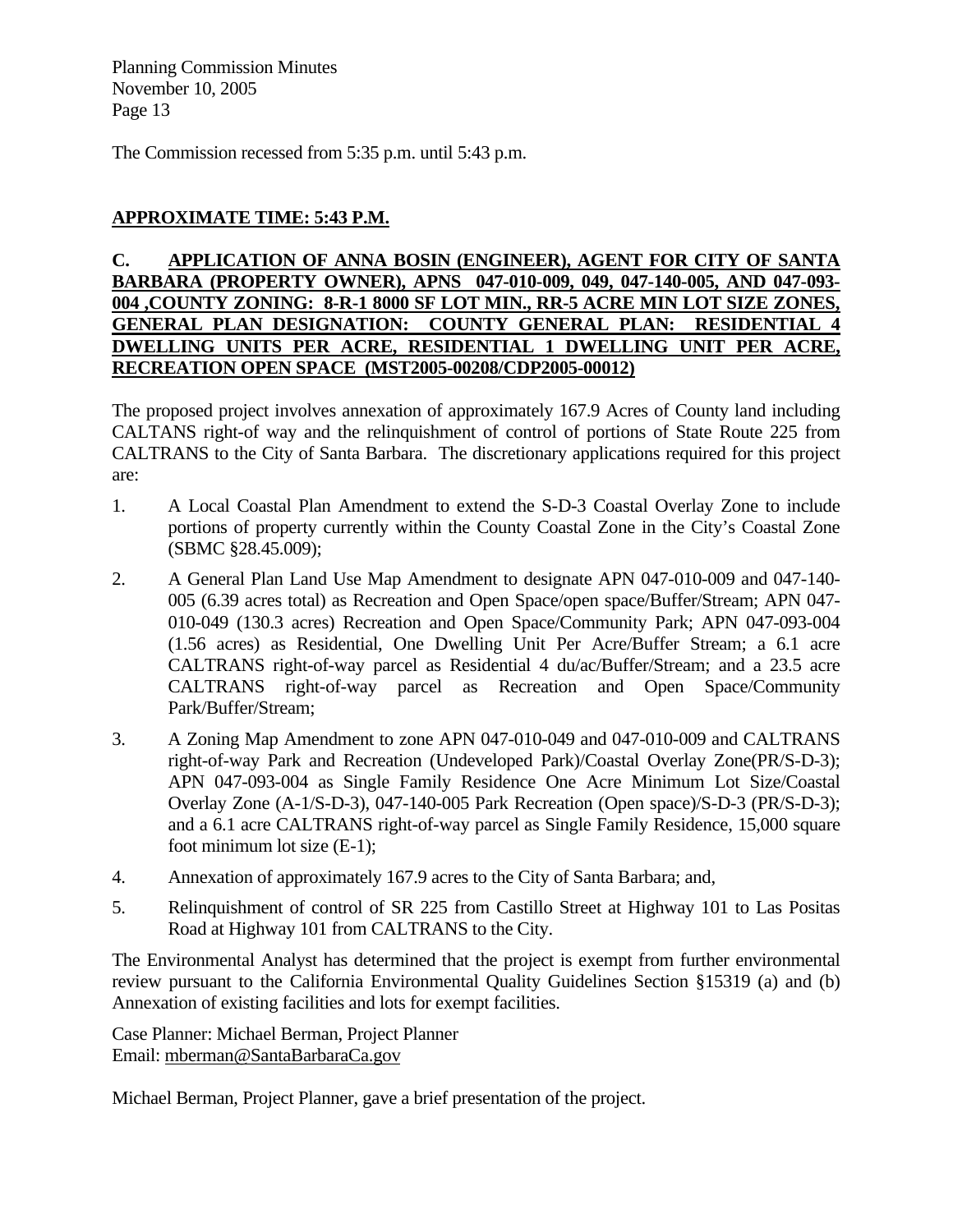Public comment was opened at 5:48 P.M. and seeing no one wished to speak, it was closed at 5:48 P.M.

The Commission asked how the development potential changes for the Bollag parcel if it is incorporated.

Ms. Hubbell stated the development potential would be for no more than one unit.

### **MOTION: White/Mahan Assigned Resolution No. 073-05 Assigned Resolution No. 073-05**

Recommend that City Council accept the relinquishment of State Route 225 and approve the related General Plan, Local Coastal Plan and Zoning Ordinance amendments, making the findings outlined in the Staff Report.

This motion carried by the following vote:

Ayes: 4 Noes: 0 Abstain: 0 Absent: 3 (Jacobs, Jostes, and Myers)

# **V. ADMINISTRATIVE AGENDA**

A. Committee and Liaison Reports.

Commissioner White stated that he received a packet regarding the Staff Hearing Officer (SHO) and requested an update from Jan Hubbell, who stated it is moving forward.

Chair Maquire outlined the Enhanced Transit Sub-Committee recommendations to expand MTD bus service on lines 1, 2, 3, 6 and 11, and various funding options.

B. Review of the decisions of the Modification Hearing Officer in accordance with SBMC §28.92.026.

None were requested.

- C. Action on the review and consideration of following the Planning Commission Resolutions and Minutes listed in V.B.C. of this Agenda.
	- a. Minutes of July 14, 2005
	- b. Resolution No. 050-05
	- c. Resolution No. 051-05
	- d. Resolution No. 052-05
	- e. Resolution No. 053-05
	- f. Minutes of July 21, 2005
	- g. Resolution No. 054-05
	- h. Minutes of August 25, 2005